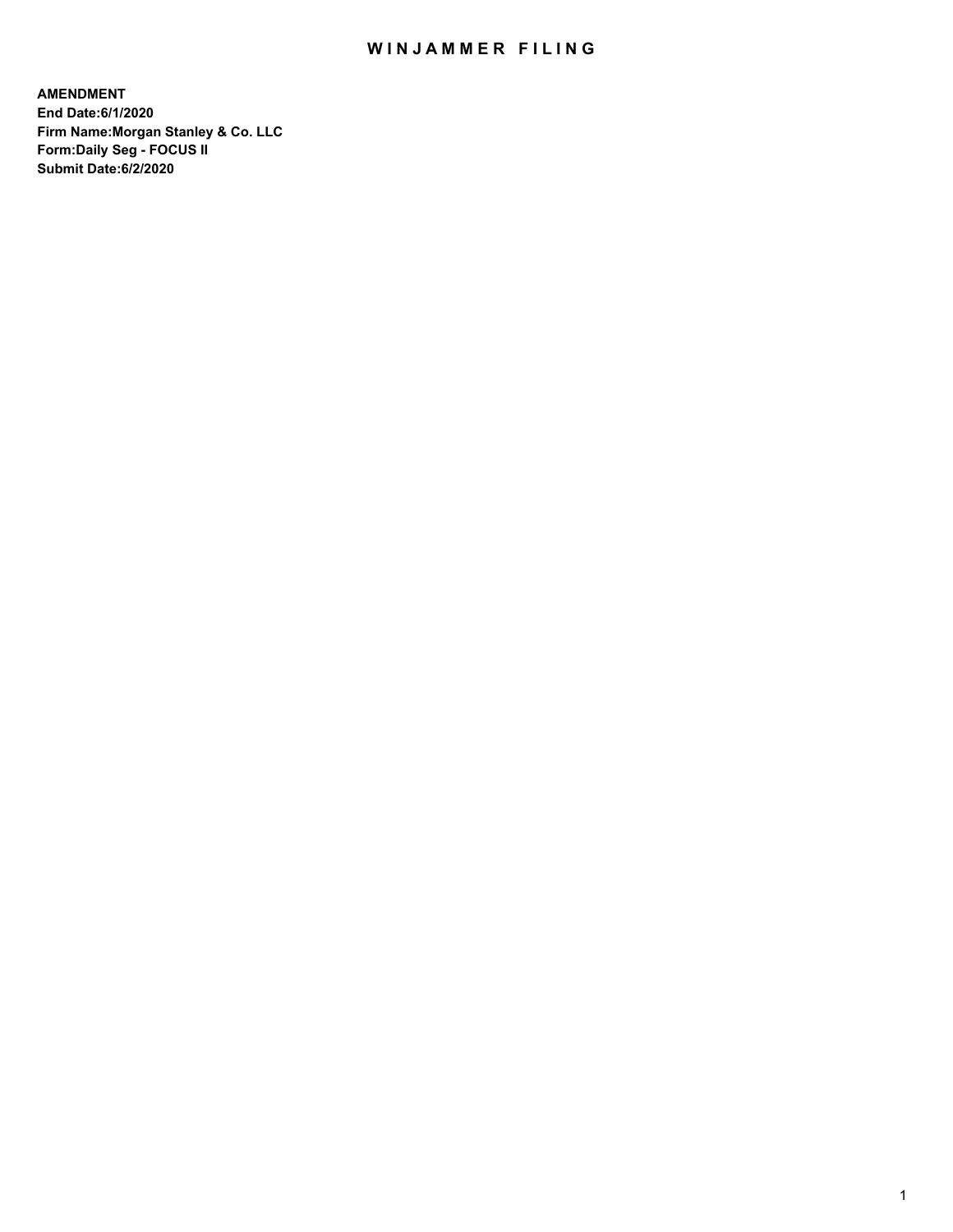**AMENDMENT** 

**End Date:6/1/2020 Firm Name:Morgan Stanley & Co. LLC Form:Daily Seg - FOCUS II Submit Date:6/2/2020 Daily Segregation - Cover Page**

| <u>ocyncyauon - oover raye</u>                                                                            |                              |
|-----------------------------------------------------------------------------------------------------------|------------------------------|
| Name of Company                                                                                           | Morgan Stanley & Co. LLC     |
| <b>Contact Name</b>                                                                                       | <b>Ikram Shah</b>            |
| <b>Contact Phone Number</b>                                                                               | 212-276-0963                 |
| <b>Contact Email Address</b>                                                                              | Ikram.shah@morganstanley.com |
| FCM's Customer Segregated Funds Residual Interest Target (choose one):                                    |                              |
| a. Minimum dollar amount: ; or<br>b. Minimum percentage of customer segregated funds required:%; or       | 235,000,000<br><u>0</u>      |
| c. Dollar amount range between: and; or                                                                   | <u>00</u>                    |
| d. Percentage range of customer segregated funds required between:% and%.                                 | 0 Q                          |
| FCM's Customer Secured Amount Funds Residual Interest Target (choose one):                                |                              |
| a. Minimum dollar amount: ; or                                                                            | 140,000,000                  |
| b. Minimum percentage of customer secured funds required:%; or<br>c. Dollar amount range between: and; or | <u>0</u>                     |
| d. Percentage range of customer secured funds required between:% and%.                                    | <u>00</u><br>0 <sub>0</sub>  |
| FCM's Cleared Swaps Customer Collateral Residual Interest Target (choose one):                            |                              |
| a. Minimum dollar amount: ; or                                                                            | 92,000,000                   |
| b. Minimum percentage of cleared swaps customer collateral required:% ; or                                | <u>0</u>                     |
| c. Dollar amount range between: and; or                                                                   | <u>00</u>                    |
| d. Percentage range of cleared swaps customer collateral required between:% and%.                         | 0 <sub>0</sub>               |

Attach supporting documents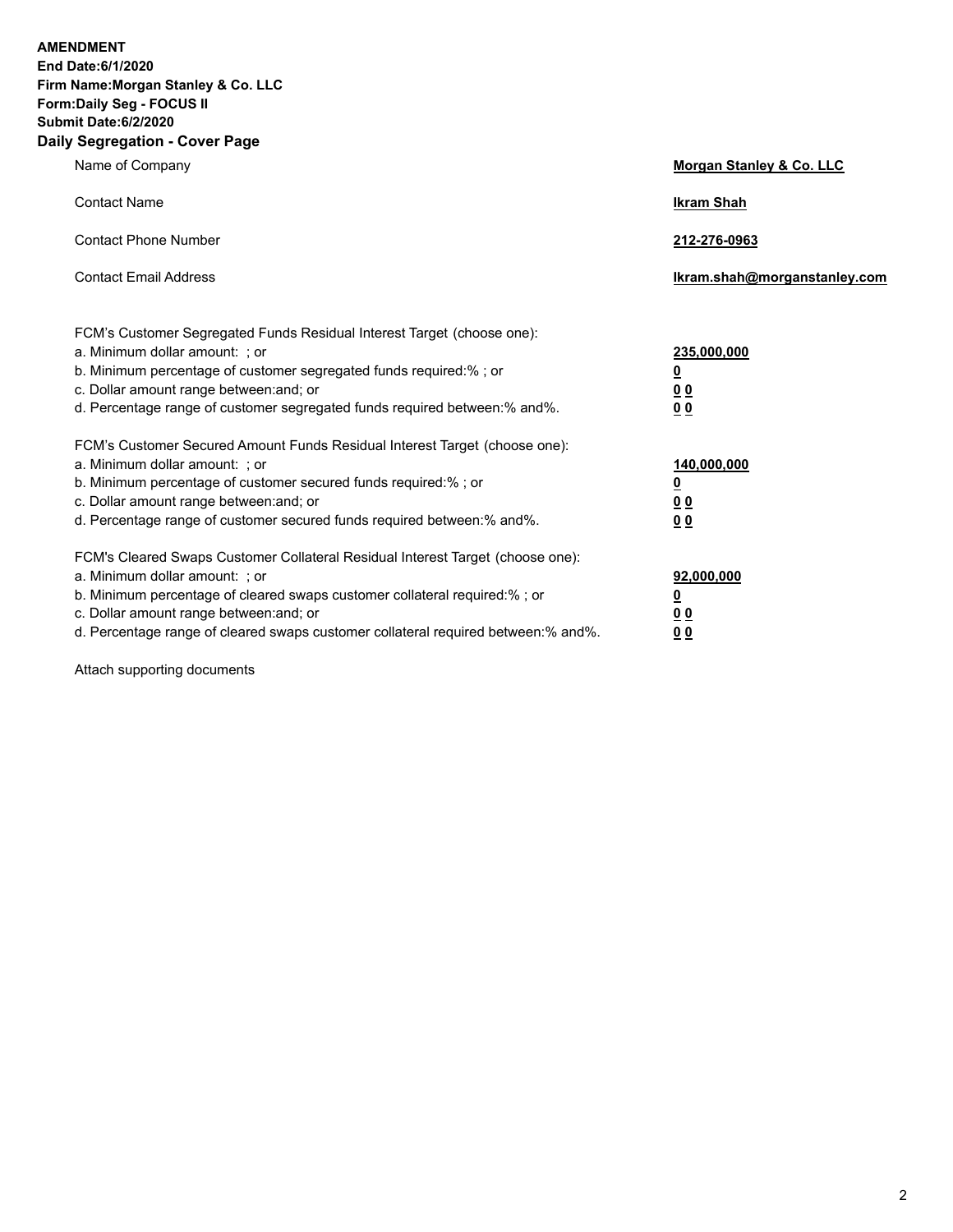|            | <b>AMENDMENT</b><br>End Date:6/1/2020<br>Firm Name: Morgan Stanley & Co. LLC<br>Form: Daily Seg - FOCUS II<br><b>Submit Date:6/2/2020</b><br><b>Daily Segregation - Secured Amounts</b>                                 |                                                                |
|------------|-------------------------------------------------------------------------------------------------------------------------------------------------------------------------------------------------------------------------|----------------------------------------------------------------|
|            | Foreign Futures and Foreign Options Secured Amounts<br>Amount required to be set aside pursuant to law, rule or regulation of a foreign<br>government or a rule of a self-regulatory organization authorized thereunder | $0$ [7305]                                                     |
| 1.         | Net ledger balance - Foreign Futures and Foreign Option Trading - All Customers<br>A. Cash                                                                                                                              | 4,167,173,089 [7315]                                           |
|            | B. Securities (at market)                                                                                                                                                                                               | 2,977,315,491 [7317]                                           |
| 2.<br>3.   | Net unrealized profit (loss) in open futures contracts traded on a foreign board of trade<br>Exchange traded options                                                                                                    | 608,433,526 [7325]                                             |
|            | a. Market value of open option contracts purchased on a foreign board of trade<br>b. Market value of open contracts granted (sold) on a foreign board of trade                                                          | 5,753,083 [7335]<br>-13,193,121 [7337]                         |
| 4.         | Net equity (deficit) (add lines 1.2. and 3.)                                                                                                                                                                            | 7,745,482,068 [7345]                                           |
| 5.         | Account liquidating to a deficit and account with a debit balances - gross amount<br>Less: amount offset by customer owned securities                                                                                   | 75,717,852 [7351]<br>-73,972,852 [7352] 1,745,000<br>[7354]    |
| 6.         | Amount required to be set aside as the secured amount - Net Liquidating Equity<br>Method (add lines 4 and 5)                                                                                                            | 7,747,227,068 [7355]                                           |
| 7.         | Greater of amount required to be set aside pursuant to foreign jurisdiction (above) or line<br>6.                                                                                                                       | 7,747,227,068 [7360]                                           |
|            | FUNDS DEPOSITED IN SEPARATE REGULATION 30.7 ACCOUNTS                                                                                                                                                                    |                                                                |
| 1.         | Cash in banks                                                                                                                                                                                                           |                                                                |
|            | A. Banks located in the United States<br>B. Other banks qualified under Regulation 30.7                                                                                                                                 | 453,438,590 [7500]<br>401,127,380 [7520] 854,565,970<br>[7530] |
| 2.         | <b>Securities</b>                                                                                                                                                                                                       |                                                                |
|            | A. In safekeeping with banks located in the United States<br>B. In safekeeping with other banks qualified under Regulation 30.7                                                                                         | 855,220,247 [7540]<br>0 [7560] 855,220,247 [7570]              |
| 3.         | Equities with registered futures commission merchants                                                                                                                                                                   |                                                                |
|            | A. Cash                                                                                                                                                                                                                 | 13,905,767 [7580]                                              |
|            | <b>B.</b> Securities                                                                                                                                                                                                    | $0$ [7590]                                                     |
|            | C. Unrealized gain (loss) on open futures contracts<br>D. Value of long option contracts                                                                                                                                | 1,311,025 [7600]<br>$0$ [7610]                                 |
|            | E. Value of short option contracts                                                                                                                                                                                      | <u>0</u> [7615] <u>15,216,792</u> [7620]                       |
| 4.         | Amounts held by clearing organizations of foreign boards of trade                                                                                                                                                       |                                                                |
|            | A. Cash                                                                                                                                                                                                                 | $0$ [7640]                                                     |
|            | <b>B.</b> Securities                                                                                                                                                                                                    | $0$ [7650]                                                     |
|            | C. Amount due to (from) clearing organization - daily variation<br>D. Value of long option contracts                                                                                                                    | <u>0</u> [7660]<br>$0$ [7670]                                  |
|            | E. Value of short option contracts                                                                                                                                                                                      | 0 [7675] 0 [7680]                                              |
| 5.         | Amounts held by members of foreign boards of trade                                                                                                                                                                      |                                                                |
|            | A. Cash                                                                                                                                                                                                                 | 3,566,086,383 [7700]                                           |
|            | <b>B.</b> Securities                                                                                                                                                                                                    | 2,122,095,243 [7710]                                           |
|            | C. Unrealized gain (loss) on open futures contracts                                                                                                                                                                     | 607,122,501 [7720]                                             |
|            | D. Value of long option contracts                                                                                                                                                                                       | 5,753,083 [7730]                                               |
|            | E. Value of short option contracts                                                                                                                                                                                      | -13,193,121 [7735] 6,287,864,089<br>[7740]                     |
| 6.         | Amounts with other depositories designated by a foreign board of trade                                                                                                                                                  | $0$ [7760]                                                     |
| 7.         | Segregated funds on hand                                                                                                                                                                                                | $0$ [7765]                                                     |
| 8.         | Total funds in separate section 30.7 accounts                                                                                                                                                                           | 8,012,867,098 [7770]                                           |
| 9.         | Excess (deficiency) Set Aside for Secured Amount (subtract line 7 Secured Statement<br>Page 1 from Line 8)                                                                                                              | 265,640,030 [7380]                                             |
| 10.<br>11. | Management Target Amount for Excess funds in separate section 30.7 accounts<br>Excess (deficiency) funds in separate 30.7 accounts over (under) Management Target                                                       | 140,000,000 [7780]<br>125,640,030 [7785]                       |

3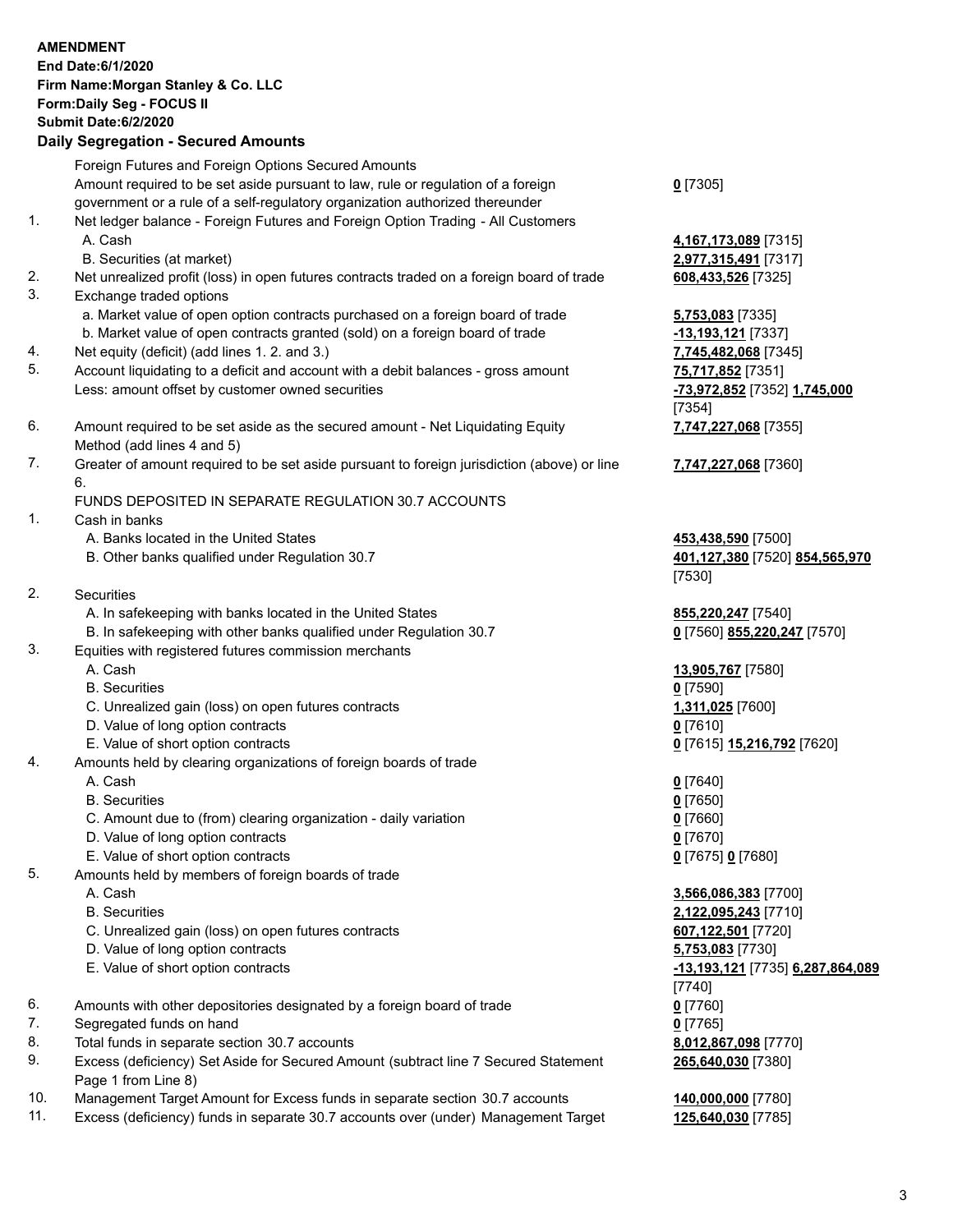|     | <b>AMENDMENT</b><br>End Date: 6/1/2020<br>Firm Name: Morgan Stanley & Co. LLC<br>Form: Daily Seg - FOCUS II<br>Submit Date: 6/2/2020<br>Daily Segregation - Segregation Statement |                               |
|-----|-----------------------------------------------------------------------------------------------------------------------------------------------------------------------------------|-------------------------------|
|     | SEGREGATION REQUIREMENTS(Section 4d(2) of the CEAct)                                                                                                                              |                               |
| 1.  | Net ledger balance                                                                                                                                                                |                               |
|     | A. Cash                                                                                                                                                                           | 13,788,340,339 [7010]         |
|     | B. Securities (at market)                                                                                                                                                         | 8,680,151,261 [7020]          |
| 2.  | Net unrealized profit (loss) in open futures contracts traded on a contract market                                                                                                | 3,196,813,073 [7030]          |
| 3.  | Exchange traded options                                                                                                                                                           |                               |
|     | A. Add market value of open option contracts purchased on a contract market                                                                                                       | 573,150,392 [7032]            |
|     | B. Deduct market value of open option contracts granted (sold) on a contract market                                                                                               | -509,367,000 [7033]           |
| 4.  | Net equity (deficit) (add lines 1, 2 and 3)                                                                                                                                       | 25,729,088,065 [7040]         |
| 5.  | Accounts liquidating to a deficit and accounts with                                                                                                                               |                               |
|     | debit balances - gross amount                                                                                                                                                     | 265,262,092 [7045]            |
|     | Less: amount offset by customer securities                                                                                                                                        | -262,834,040 [7047] 2,428,052 |
|     |                                                                                                                                                                                   | [7050]                        |
| 6.  | Amount required to be segregated (add lines 4 and 5)                                                                                                                              | 25,731,516,117 [7060]         |
|     | FUNDS IN SEGREGATED ACCOUNTS                                                                                                                                                      |                               |
| 7.  | Deposited in segregated funds bank accounts                                                                                                                                       |                               |
|     | A. Cash                                                                                                                                                                           | 4,431,474,594 [7070]          |
|     | B. Securities representing investments of customers' funds (at market)                                                                                                            | $0$ [7080]                    |
|     | C. Securities held for particular customers or option customers in lieu of cash (at<br>market)                                                                                    | 1,416,009,173 [7090]          |
| 8.  | Margins on deposit with derivatives clearing organizations of contract markets                                                                                                    |                               |
|     | A. Cash                                                                                                                                                                           | 12,910,842,837 [7100]         |
|     | B. Securities representing investments of customers' funds (at market)                                                                                                            | $0$ [7110]                    |
|     | C. Securities held for particular customers or option customers in lieu of cash (at                                                                                               | 7,264,142,088 [7120]          |
|     | market)                                                                                                                                                                           |                               |
| 9.  | Net settlement from (to) derivatives clearing organizations of contract markets                                                                                                   | 219,052,642 [7130]            |
| 10. | Exchange traded options                                                                                                                                                           |                               |
|     | A. Value of open long option contracts                                                                                                                                            | 573,150,392 [7132]            |
|     | B. Value of open short option contracts                                                                                                                                           | -509,367,000 [7133]           |
| 11. | Net equities with other FCMs                                                                                                                                                      |                               |
|     | A. Net liquidating equity                                                                                                                                                         | 14,627,299 [7140]             |
|     | B. Securities representing investments of customers' funds (at market)                                                                                                            | $0$ [7160]                    |
|     | C. Securities held for particular customers or option customers in lieu of cash (at<br>market)                                                                                    | $0$ [7170]                    |
| 12. | Segregated funds on hand                                                                                                                                                          | $0$ [7150]                    |
| 13. | Total amount in segregation (add lines 7 through 12)                                                                                                                              | 26,319,932,025 [7180]         |
| 14. | Excess (deficiency) funds in segregation (subtract line 6 from line 13)                                                                                                           | 588,415,908 [7190]            |
|     |                                                                                                                                                                                   |                               |

15. Management Target Amount for Excess funds in segregation<br>16. Excess (deficiency) funds in segregation over (under) Manag Excess (deficiency) funds in segregation over (under) Management Target Amount Excess

**353,415,908** [7198]